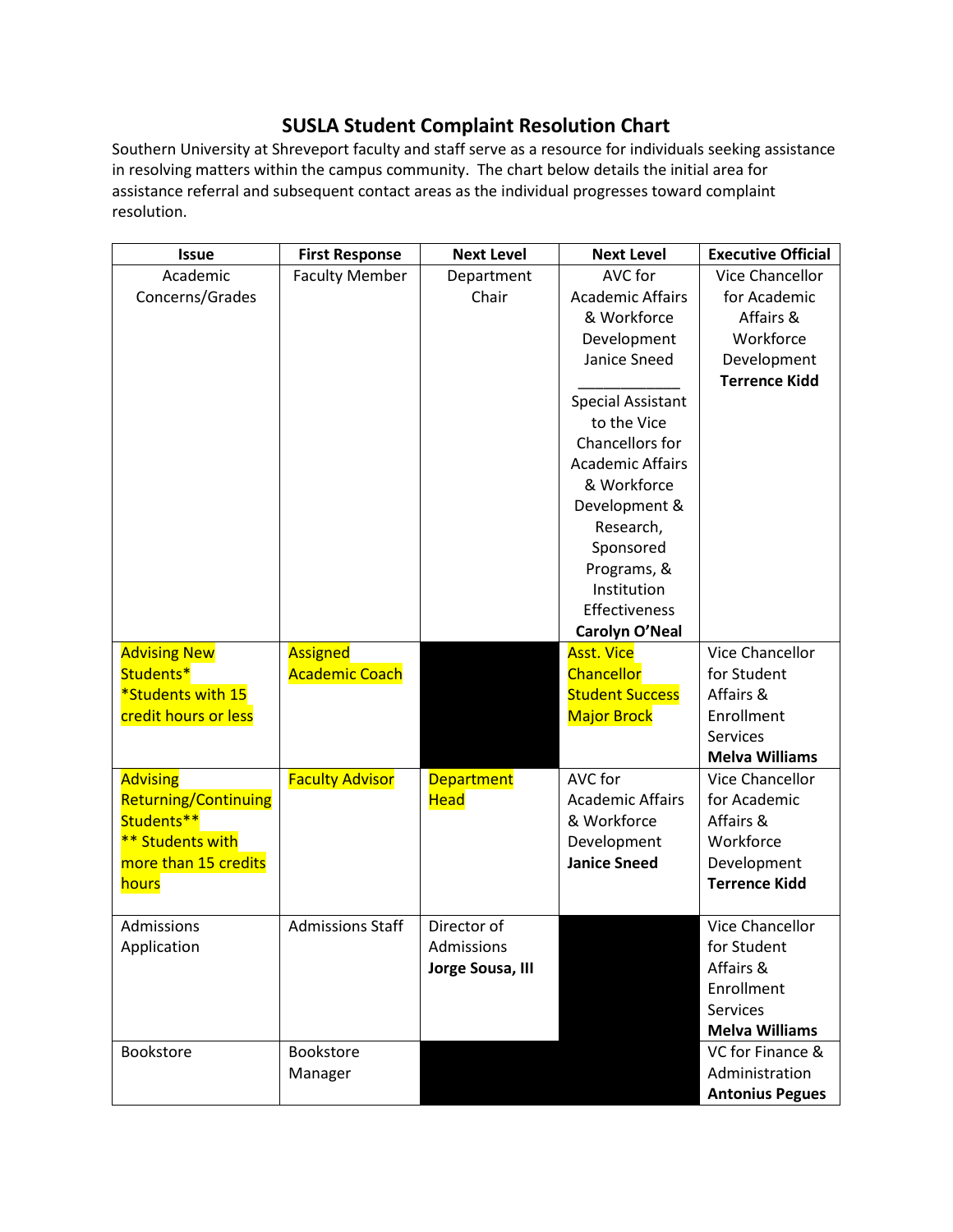| <b>Campus Tours</b>          | <b>College Recruiter</b> | Assistant             | Director of             | <b>Vice Chancellor</b> |
|------------------------------|--------------------------|-----------------------|-------------------------|------------------------|
|                              |                          | Director of           | Admissions and          | for Student            |
|                              |                          | Admissions and        | Recruitment             | Affairs and            |
|                              |                          | Recruitment           | Jorge Sousa, III        | Enrollment             |
|                              |                          | <b>Derolyk Fuller</b> |                         | <b>Services</b>        |
|                              |                          |                       |                         | <b>Melva Williams</b>  |
| <b>Career Resource</b>       | Coordinator of           | One-Stop              | AVC for                 | Vice Chancellor        |
| Center                       | <b>Career Services</b>   | Coordinator           | <b>Academic Affairs</b> | for Academic           |
|                              | Ateija Williams          | <b>Antoinette</b>     | & Workforce             | Affairs &              |
|                              |                          | Livingston            | Development             | Workforce              |
|                              |                          |                       | <b>Janice Sneed</b>     | Development            |
|                              |                          |                       |                         | <b>Terrence Kidd</b>   |
| Commencement                 | University               |                       |                         | Vice Chancellor        |
| Ceremony                     | Registrar                |                       |                         | for Student            |
|                              | <b>Lalita Rogers</b>     |                       |                         | Affairs and            |
|                              |                          |                       |                         | Enrollment             |
|                              |                          |                       |                         | <b>Services</b>        |
|                              |                          |                       |                         | <b>Melva Williams</b>  |
| Counseling/                  | <b>Assistant Vice</b>    |                       |                         | Vice Chancellor        |
| Title IX                     | Chancellor for           |                       |                         | for Student            |
|                              | <b>College Access</b>    |                       |                         | Affairs &              |
|                              | and Title IX             |                       |                         | Enrollment             |
|                              | Coordinator              |                       |                         | <b>Services</b>        |
|                              | Tuesday                  |                       |                         | <b>Melva Williams</b>  |
|                              | <b>Mahoney</b>           |                       |                         |                        |
| <b>Sexual Discrimination</b> | <b>Assistant Vice</b>    |                       |                         | Vice Chancellor        |
|                              | Chancellor for           |                       |                         | for Student            |
|                              | <b>College Access</b>    |                       |                         | Affairs &              |
|                              | and Title IX             |                       |                         | Enrollment             |
|                              | Coordinator              |                       |                         | <b>Services</b>        |
|                              | <b>Tuesday</b>           |                       |                         | <b>Melva Williams</b>  |
|                              | <b>Mahoney</b>           |                       |                         |                        |
| Discrimination               |                          |                       |                         |                        |
| <b>Distance</b>              | <b>Faculty Member</b>    | Director of           | AVC for                 | Vice Chancellor        |
| Learning/Online              |                          | E-Learning            | <b>Academic Affairs</b> | for Academic           |
| Course or Program            |                          | Veronica              | & Workforce             | Affairs &              |
|                              |                          | <b>McEachin</b>       | Development             | Workforce              |
|                              |                          |                       | <b>Janice Sneed</b>     | Development            |
|                              |                          |                       |                         | <b>Terrence Kidd</b>   |
| Faculty                      | <b>Faculty Member</b>    | Department            | AVC for                 | Vice Chancellor        |
| Concerns/Grades              |                          | Dean                  | <b>Academic Affairs</b> | for Academic           |
|                              |                          |                       | & Workforce             | Affairs &              |
|                              |                          |                       | Development             | Workforce              |
|                              |                          |                       | <b>Janice Sneed</b>     | Development            |
|                              |                          |                       |                         | <b>Terrence Kidd</b>   |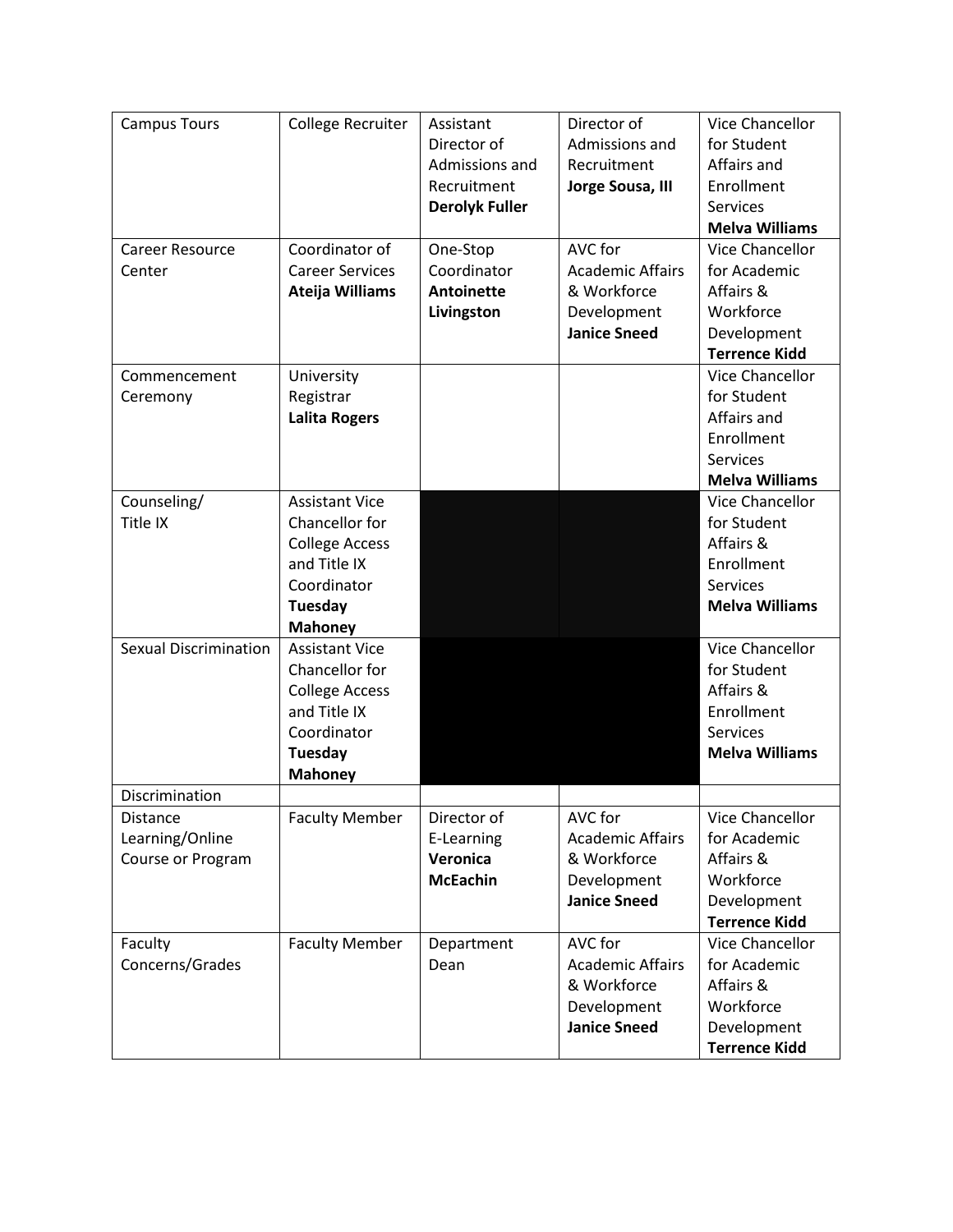| <b>Financial Aid</b>        | <b>Financial Aid</b>     | Assistant              | Director of             |                        |
|-----------------------------|--------------------------|------------------------|-------------------------|------------------------|
|                             | Counselor                | <b>Financial Aid</b>   | Financial Aid &         |                        |
|                             |                          | Director               | Scholarships            |                        |
|                             |                          | Alan Jackson, Jr.      | <b>Katraya Williams</b> |                        |
| Graduation                  |                          | University             |                         | Vice Chancellor        |
| Candidacy                   |                          | Registrar              |                         | for Student            |
|                             |                          | <b>Lalita Rogers</b>   |                         | Affairs &              |
|                             |                          |                        |                         | Enrollment             |
|                             |                          |                        |                         | <b>Services</b>        |
|                             |                          |                        |                         | <b>Melva Williams</b>  |
| Harassment                  |                          |                        |                         |                        |
| Library                     | Library Director         |                        | AVC for                 | Vice Chancellor        |
|                             | Jane O'Riley             |                        | <b>Academic Affairs</b> | for Academic           |
|                             |                          |                        | & Workforce             | Affairs &              |
|                             |                          |                        | Development             | Workforce              |
|                             |                          |                        | <b>Janice Sneed</b>     | Development            |
|                             |                          |                        |                         | <b>Terrence Kidd</b>   |
| <b>New Student</b>          | Administrative           |                        | <b>Asst. Vice</b>       | Vice Chancellor        |
| <b>Orientation</b>          | <b>Assistant Student</b> |                        | <b>Chancellor</b>       | for Student            |
|                             | <b>Success</b>           |                        | <b>Student Success</b>  | Affairs &              |
|                             |                          |                        | <b>Major Brock</b>      | Enrollment             |
|                             |                          |                        |                         | <b>Services</b>        |
|                             |                          |                        |                         | <b>Melva Williams</b>  |
| Parking                     | <b>University Police</b> | Shift Commander        | Chief of Police         | Vice Chancellor        |
|                             | Dept.                    | Lt. J Ivey/Capt.       | <b>Edward Reynolds</b>  | for Finance &          |
|                             | Administrative           | <b>M</b> Nelson        |                         | Administration         |
|                             | Asst.                    |                        |                         | <b>Antonius Pegues</b> |
|                             | <b>Lillie Speed</b>      |                        |                         |                        |
| <b>Parking Tickets</b>      | <b>University Police</b> | <b>Issuing Officer</b> | Chief of Police         | Vice Chancellor        |
|                             | $Dept. -$                |                        | <b>Edward Reynolds</b>  | for Finance &          |
|                             | Administrative           | <b>Shift Commander</b> |                         | Administration         |
|                             | Asst.                    | Lt. J Ivey/Capt.       |                         | <b>Antonius Pegues</b> |
|                             | <b>Lillie Speed</b>      | <b>M</b> Nelson        |                         |                        |
| <b>Recruitment Services</b> | <b>College Recruiter</b> | Assistant              | Director of             | Vice Chancellor        |
|                             |                          | Director of            | Admissions and          | for Student            |
|                             |                          | Admissions and         | Recruitment             | Affairs and            |
|                             |                          | Recruitment            | Jorge Sousa, III        | Enrollment             |
|                             |                          | <b>Derolyk Fuller</b>  |                         | <b>Services</b>        |
|                             |                          |                        |                         | <b>Melva Williams</b>  |
| Registration                |                          |                        |                         |                        |
| Residency                   | Stephen Latson           |                        |                         | Vice chancellor        |
|                             |                          |                        |                         | for Student            |
|                             |                          |                        |                         | Affairs and            |
|                             |                          |                        |                         | Enrollment             |
|                             |                          |                        |                         | Services               |
|                             |                          |                        |                         |                        |
|                             |                          |                        |                         | <b>Melva Williams</b>  |